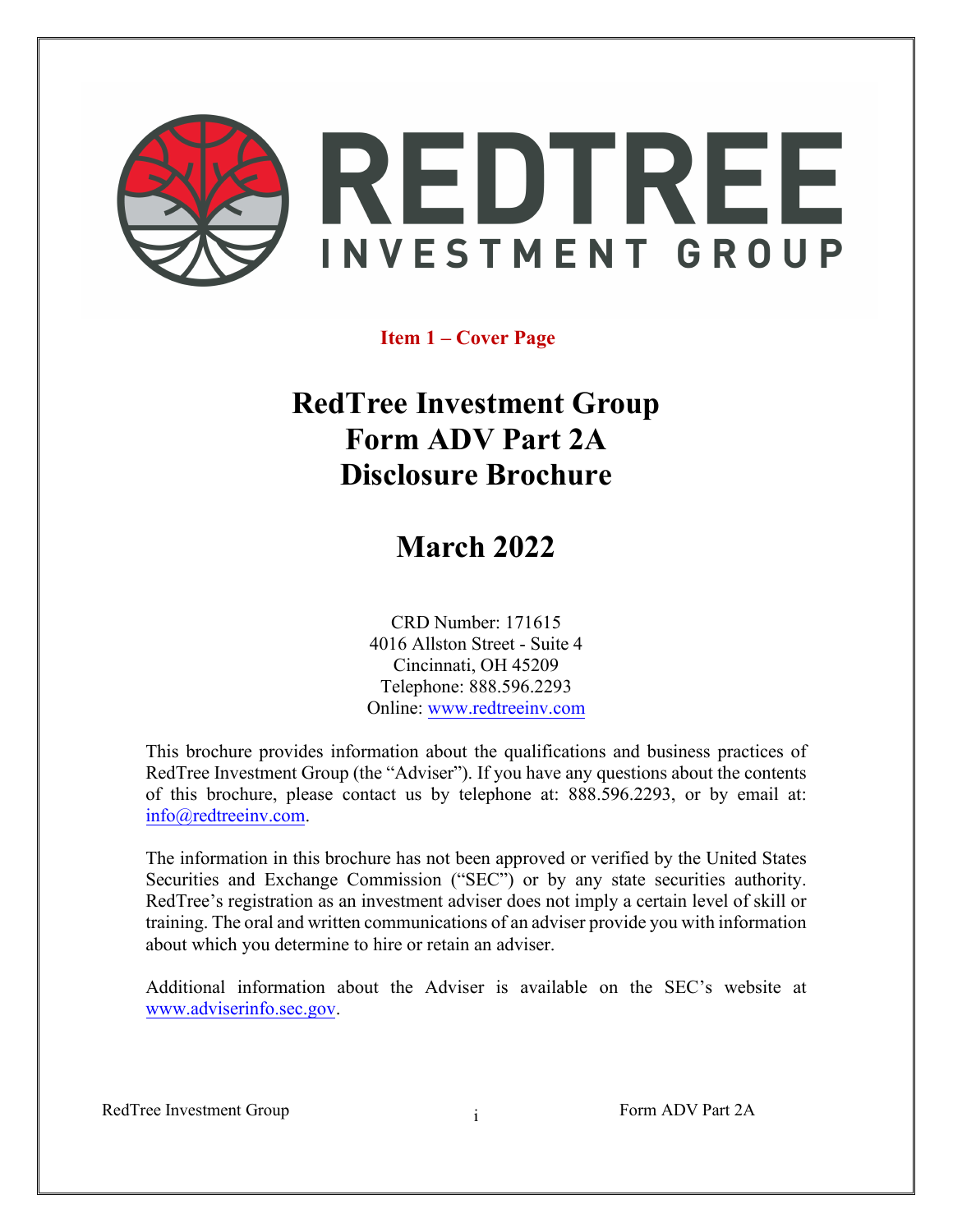# <span id="page-1-0"></span>**Item 2: Material Changes**

# <span id="page-1-1"></span>**Annual Update**

The Firm Brochure will be updated annually or when material changes occur since the last update.

## <span id="page-1-2"></span>**Material Changes since the Last Update**

We have made the following material changes to our Form ADV Part 2A since our last annual amendment in March 2021:

*There were no material changes.* 

## <span id="page-1-3"></span>**Full Brochure Available**

To receive a complete copy of our Firm Brochure, please contact RedTree Investment Group by telephone at: 1-888-596-2293, or by e-mail at: info@redtreeinv.com.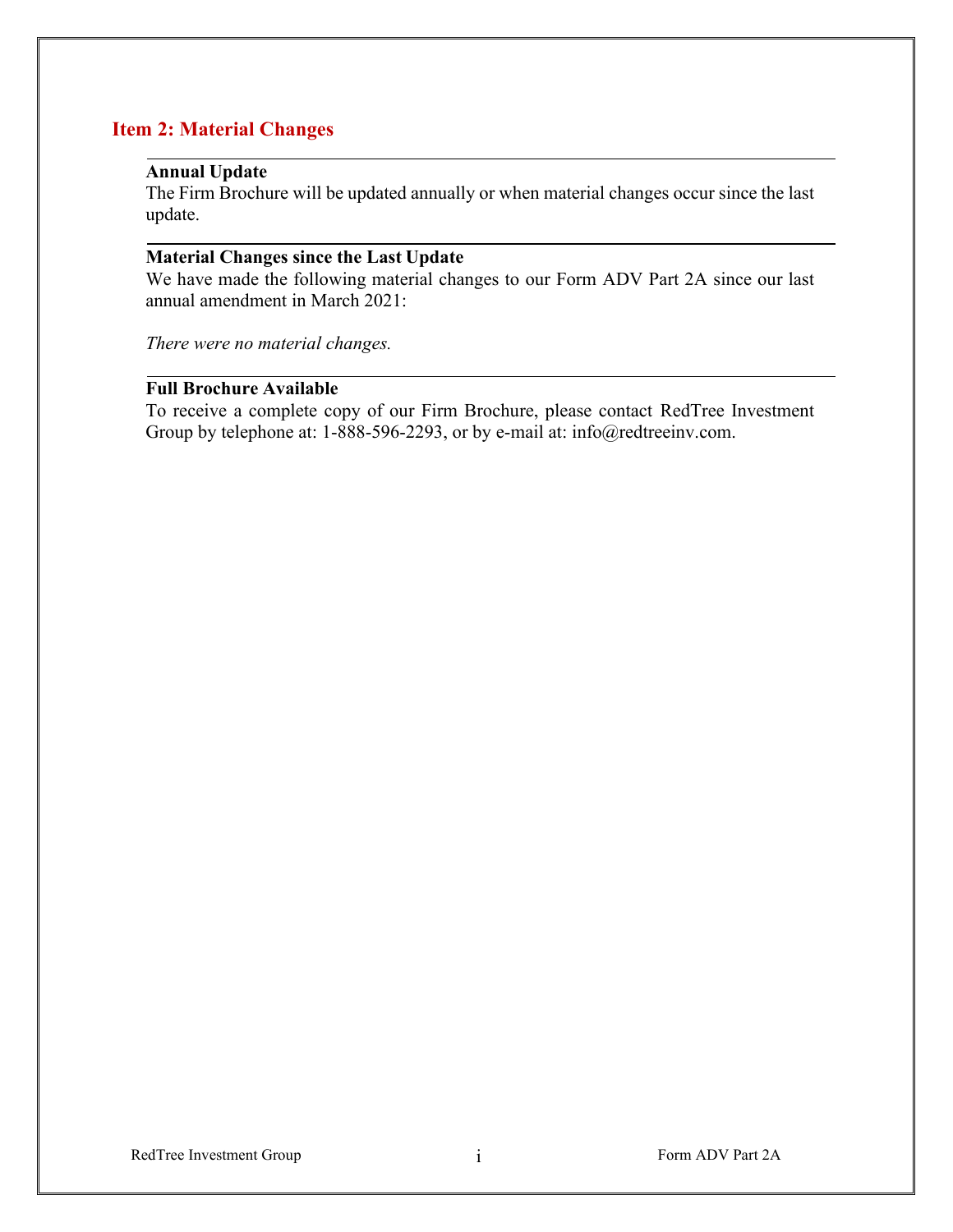# **Item 3: Table of Contents**

# Item 1: Cover Page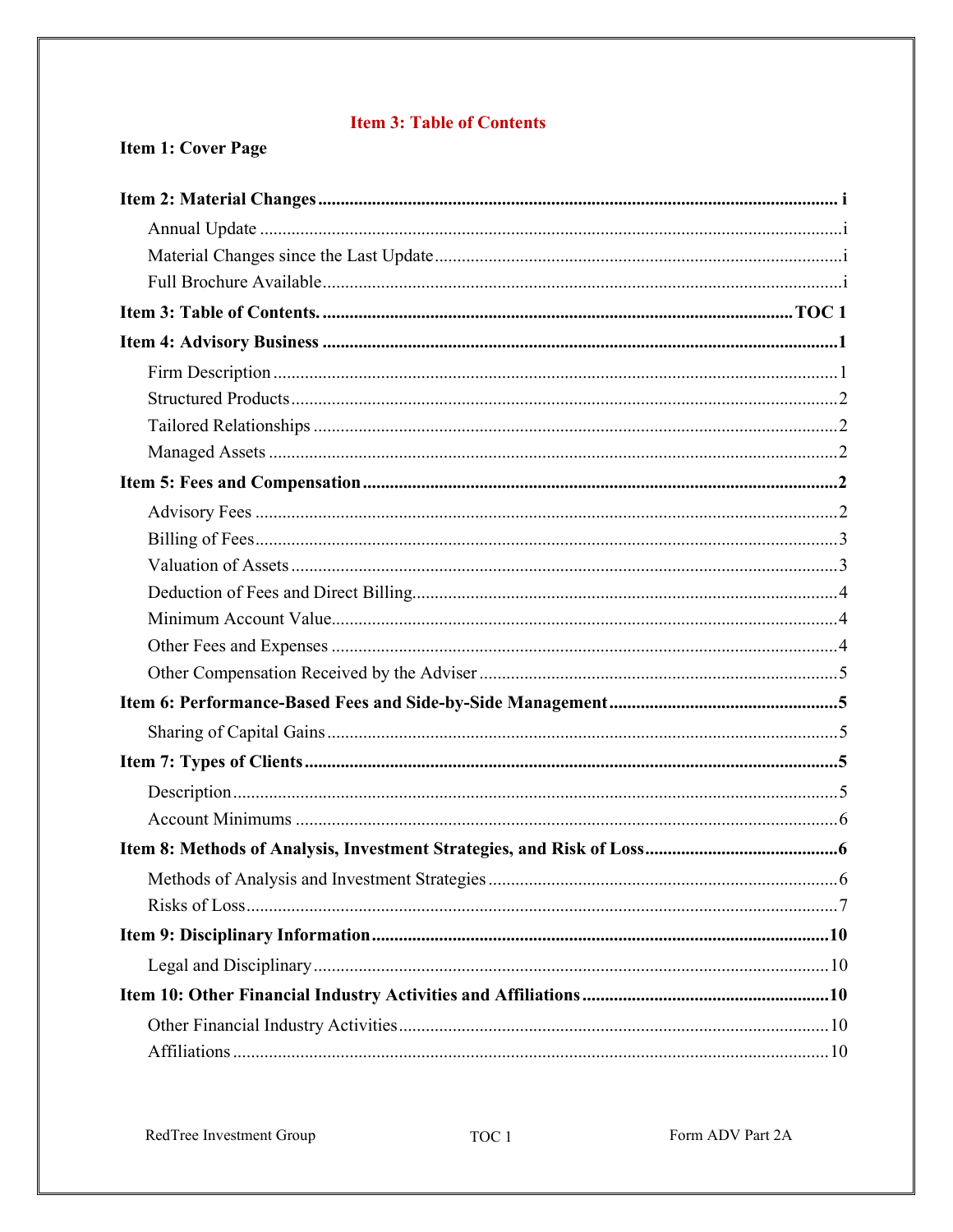<span id="page-3-0"></span>

| 10 |  |
|----|--|
|    |  |
|    |  |
|    |  |
|    |  |
|    |  |
|    |  |
|    |  |
|    |  |
|    |  |
|    |  |
|    |  |
|    |  |
|    |  |
|    |  |
|    |  |
|    |  |
|    |  |
|    |  |
|    |  |
|    |  |
|    |  |
|    |  |
|    |  |
|    |  |
|    |  |
|    |  |

Item 11: Code of Ethics, Participation or Interest in Client Transactions and Personal Trading.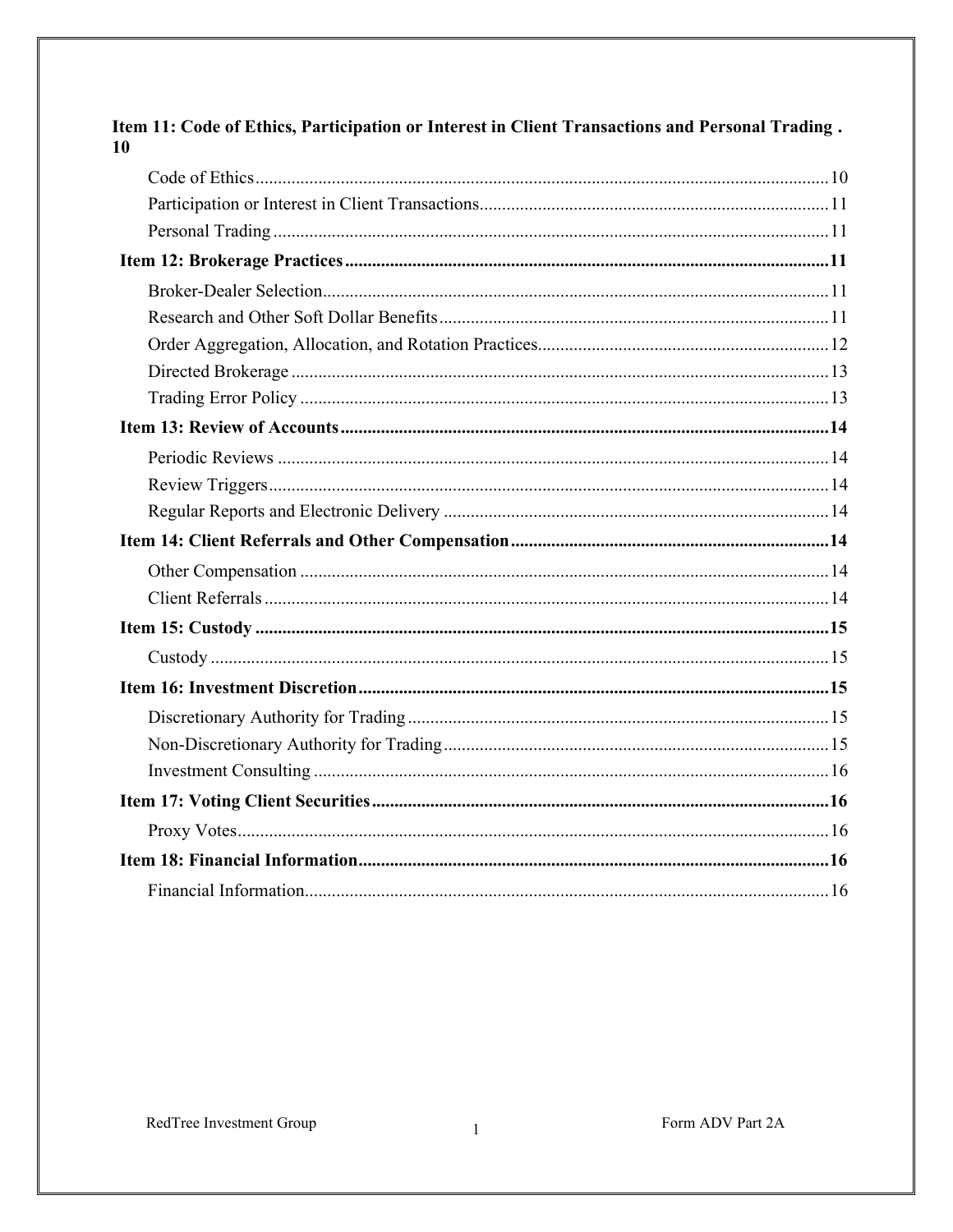## **Item 4: Advisory Business**

#### <span id="page-4-0"></span>**Firm Description**

Kindred Spirits Investment Management, LLC d/b/a RedTree Investment Group (the "Adviser") is an Ohio Limited Liability Company formed on April 14, 2014. Ryan K. Nelson and Jennifer C. Trowbridge are the principal owners of the Adviser, and each own 50% of the membership units of the Adviser. The Adviser is an investment adviser registered with the Securities and Exchange Commission ("SEC") under the Investment Advisers Act of 1940, as amended (the "Investment Advisers Act").

The Adviser offers various investment advisory services to clients, including: (i) portfolio management and analysis, (ii) analysis and recommendations regarding asset allocation and investment strategies, (iii) research, analysis and recommendations regarding individual securities, (iv) investment consulting, (v) financial planning, and (vi) account performance monitoring. Client portfolios are managed in a manner designed to produce similar investment returns, given specific investment parameters and to limit the dispersion of such investment returns in comparison to a representative benchmark index. The benchmark index is chosen by each client based on the investment parameters of each portfolio.

The investment advice that the Adviser provides to its clients generally relates to fixedincome investments. The investments may include any combination of government and government agency debt, corporate bonds, municipal securities, commercial paper, certificates of deposit, money market mutual fund shares, and mortgage-backed and assetbacked instruments, among others.

Subject to the agreement of the Adviser, a client may impose reasonable restrictions on the securities or types of securities to be held in the client's account. Please see "Investment Discretion" below for more information.

All of the investment strategies discussed in this Brochure may not be appropriate for every client. The Adviser will only select or recommend those strategies believed to be suitable for a particular client. A client that wishes to retain the services of the Adviser will enter into an investment management agreement with the Adviser. The investment management agreement will contain the specific terms applicable to the client's advisory relationship with the Adviser.

Investment advisory services offered by the Adviser are specifically tailored to meet the needs of each client. A client is responsible for providing to the Adviser information that the Adviser reasonably requires in order to provide the services selected by the client including, but not limited to, any investment policy statement and anticipated liquidity needs. The Adviser will rely on this information when providing its advisory services. A client is also responsible for informing the Adviser in writing of any material change in circumstances that might materially affect the manner in which the client's assets should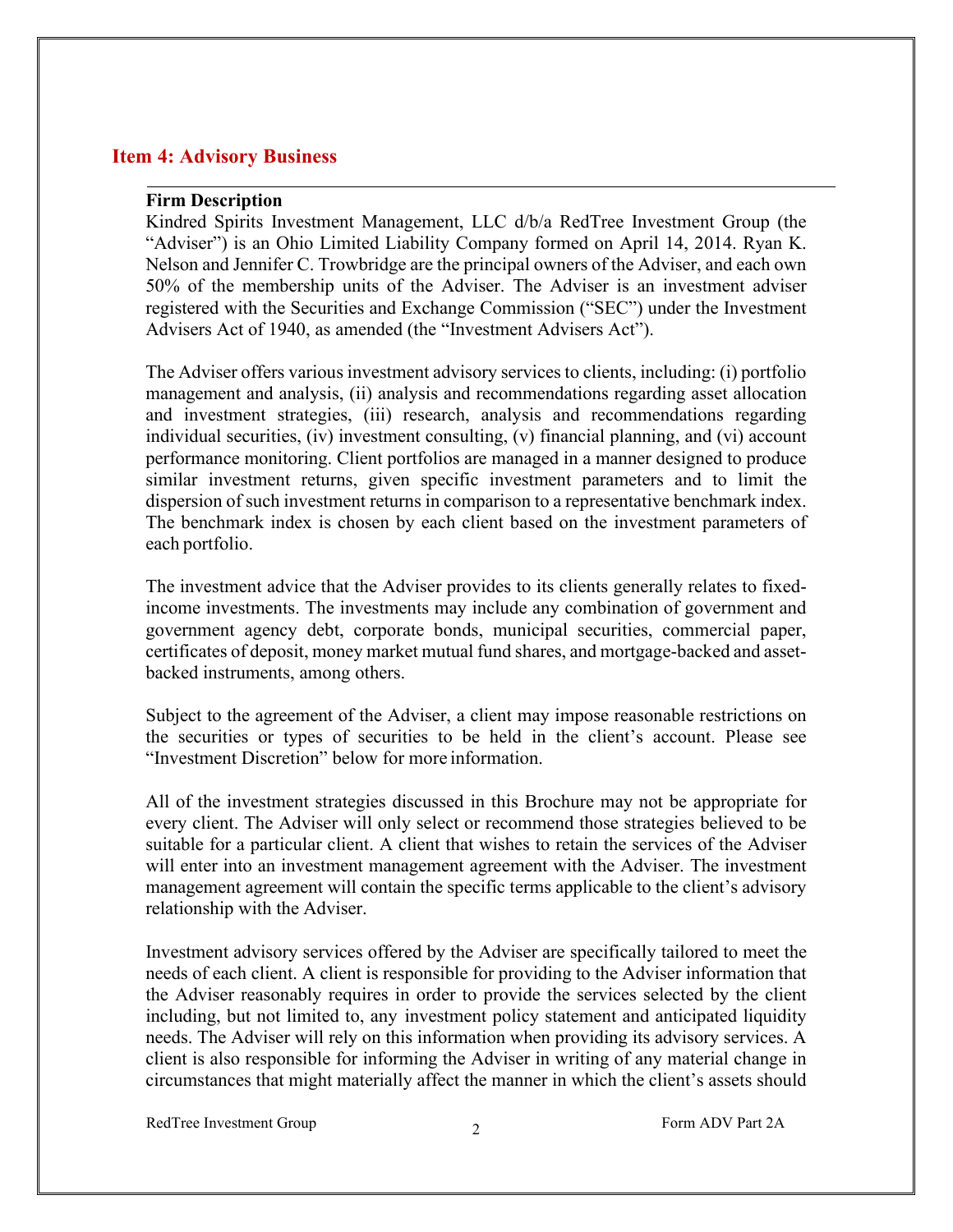be invested.

#### <span id="page-5-0"></span>**Tailored Relationships**

At the Adviser, advisory services are tailored to the specific needs of each client. Prior to providing advisory services, the Adviser will ascertain each client's investment goals and objectives. The Adviser then allocates and/or recommends that the client allocate investment assets consistent with the designated investment objective. The client may, at any time, impose reasonable restrictions on the Adviser's services, but restrictions must be delivered to the Adviser in writing, and must be signed by the client.

In performing services for the client, the Adviser is not required to verify any information it received from the client or from the client's other professionals and the Adviser is expressly authorized by the client to rely on this information. Each client is advised that it remains the client's responsibility to promptly notify the Adviser if there is ever any change in the client's financial situation or investment objectives for the purpose of reviewing, evaluating, or revising the Adviser's previous recommendations or services to the client.

### <span id="page-5-1"></span>**Managed Assets**

As of February 28, 2022, RedTree Investment Group managed \$6,197,033,771 in assets on a discretionary basis and \$81,090,262 in assets on a non-discretionary basis. Additionally, Redtree advises \$857,556,468 in assets.

## <span id="page-5-3"></span><span id="page-5-2"></span>**Item 5: Fees and Compensation**

## **Advisory Fees**

A client's investment management agreement will set forth the actual compensation the client will pay to the Adviser. In most instances, a client pays the Adviser an ongoing fee based upon the value of assets in the client's account (an "asset-based fee"). The typical asset-based fee varies depending upon the total value of the client's assets in the account, as shown in the following fee schedule:

## **DISCRETIONARY – Public Funds**

| <b>Value of Assets</b>               | <b>Annual Fee Rate</b> |
|--------------------------------------|------------------------|
| On the first \$15,000,000            | $0.20\%$               |
| On the next \$15,000,000             | 0.15%                  |
| Over \$30,000,000                    | $0.10\%$               |
| <b>DISCRETIONARY - Institutional</b> |                        |
| <b>Value of Assets</b>               | <b>Annual Fee Rate</b> |
| On the first \$15,000,000            | 0.25%                  |
| On the next \$15,000,000             | $0.20\%$               |
|                                      |                        |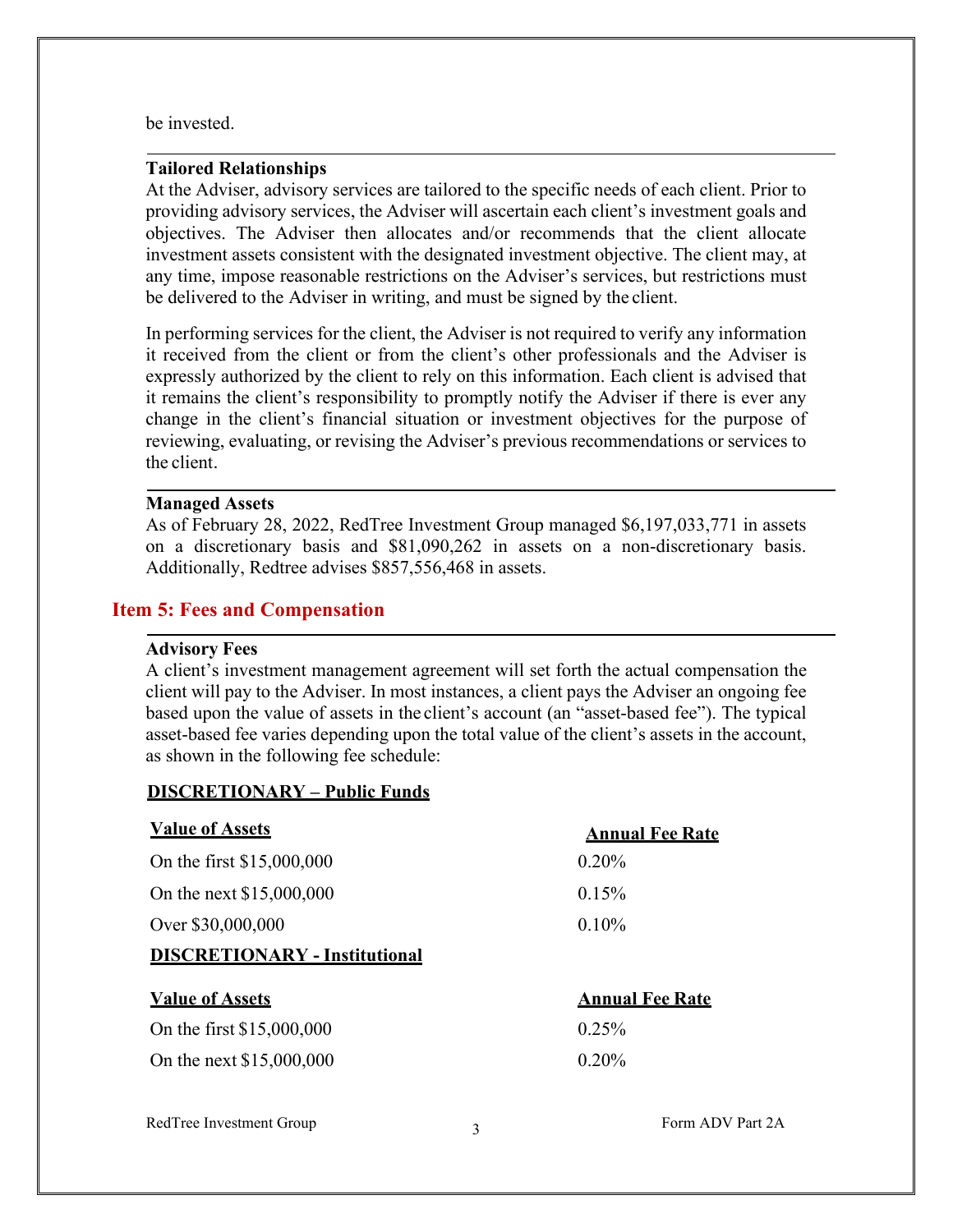## **NON-DISCRETIONARY & CONSULTING**

Investment management fees for non-discretionary accounts are typically asset based and are negotiable. Investment management fees for consulting accounts are typically on a fixed or flat fee and are also negotiable.

#### <span id="page-6-0"></span>**Billing of Fees**

Clients generally pay the Adviser its fees on a monthly basis, although the Adviser may agree to other payment periods in certain circumstances. The Adviser typically assesses its fees at the rate set forth above against the client's account in arrears following the end of each billing period based on the market value of the assets in the account (including accrued interest), including cash or its equivalent held for investment, on the last business day of the applicable billing period. However, if assets are added to or withdrawn from the client's account during the billing period and the cumulative net addition to or withdrawal from the account during the billing period is 10% or more of the market value of the assets in the account at the beginning of the billing period, then the fee will be determined by the average of the beginning and ending market value of the assets in the account for the billing period by the fee set forth above.

If a client's investment management agreement is in effect for only a portion of a month, the fee is pro-rated for such portion based on the number of days the agreement was in effect in relation to the number of days in the month. In the event termination occurs other than at the end of the billing period, the fee is based upon the value of the assets on the date oftermination.

#### <span id="page-6-1"></span>**Valuation of Assets**

The value of assets in a client's account is generally determined by the Adviser. The Adviser determines the value of the assets in the client's account and obtains prices from third party quotation sources for that purpose. If the third-party pricing source does not provide a price for an account asset, the Adviser relies upon the value for the asset reported by the client's custodian. The Adviser does not conduct an in-depth review of valuation information provided by third party quotation services or custodians, and they do not verify or guarantee the accuracy of such information. The prices obtained by the Adviser from the third-party quotations services it uses may differ from prices that could be obtained from other sources.

## <span id="page-6-2"></span>**Deduction of Fees and Direct Billing**

Clients typically instruct the Adviser to deduct the advisory fees incurred from their accounts, but if the Adviser agrees, a client may elect to receive an invoice ("direct billing"). Direct billing may not be available for all retirement plan accounts or other accounts subject to the Employee Retirement Income Security Act of 1974, as amended ("ERISA") or an individual retirement account ("IRA") subject to the Internal Revenue Code (collectively, "Retirement Accounts"). If a client's account is subject to direct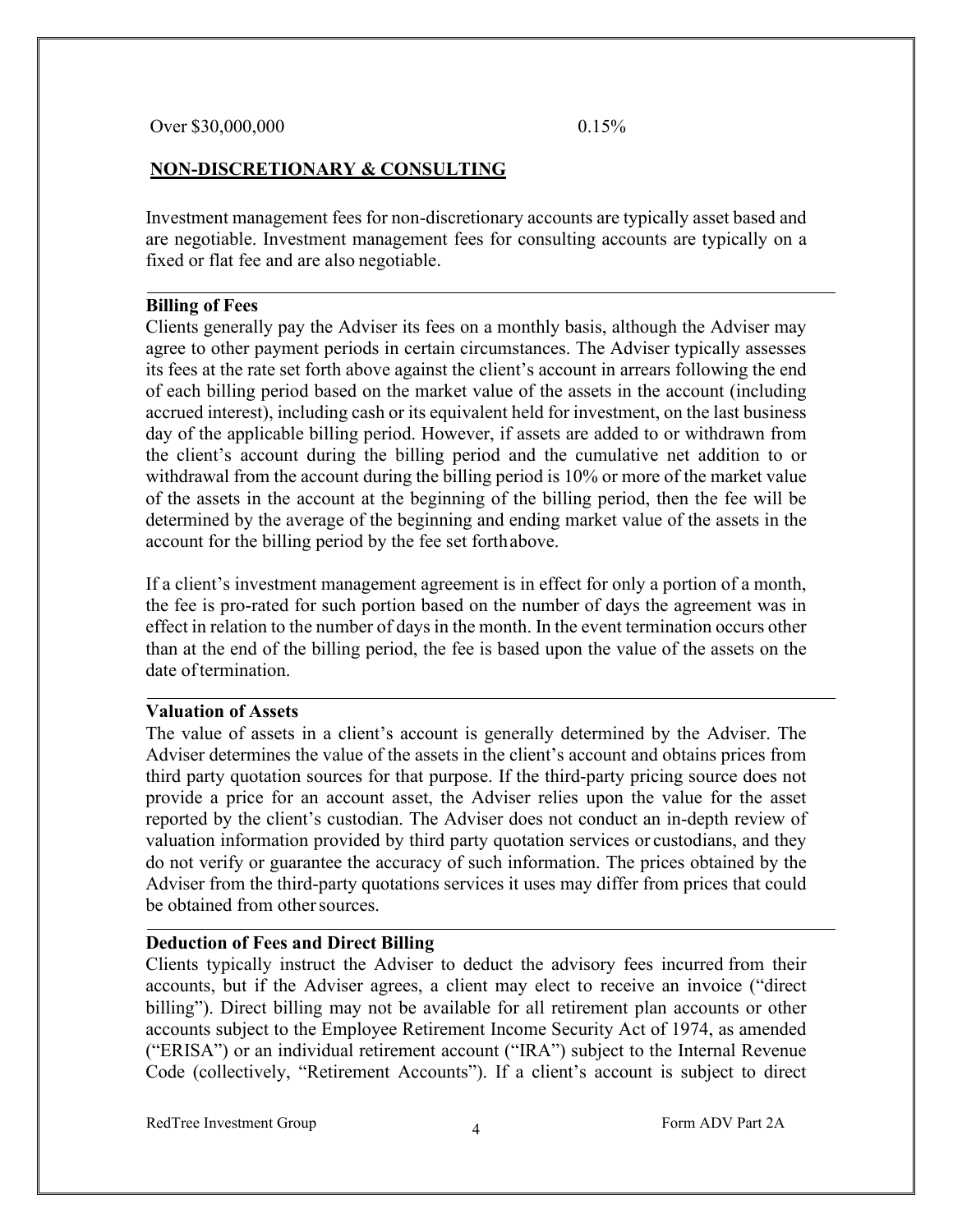billing, the client is generally required to pay each bill within 15 calendar days after receipt of such bill.

## <span id="page-7-0"></span>**Minimum Account Value**

The minimum asset value to open an account with the Adviser istypically \$1,000,000. At times account balances may fall below this minimum due to liquidity needs. The Adviser reviews with the client the ongoing needs of the account to determine if its investment services remain a suitable investment option.

The advisory fee and minimum account value applicable to a client are negotiable in certain instances and may vary based upon a number offactors, including but not limited to the size and nature of the assets in the client's account, the client's particular investment style or objective, and any particular services requested by the client. The fees paid by a client may differ from the fees paid by other clients based on a number of factors, including but not limited to the factors identified above. The Adviser may enter into other fee arrangements with clients.

## <span id="page-7-1"></span>**Other Fees and Expenses**

In addition to the Adviser's fee described above, a client of the Adviser may incur other fees and expenses. The asset-based fee only covers portfolio management and investment advice provided by the Adviser, and a client may pay for other services, such as custody and trade execution, separately in addition to the Adviser's fee. Please see *Item 12: Brokerage Practices* for more information about the Adviser's trading practices.

A client is responsible for bearing or paying, in addition to the Adviser's fee, the costs of all:

- commissions, markups, markdowns, and spreads charged by broker-dealers that buy securities from, or sell securities to, the client's account (such costs may be inherently reflected in the price the client pays or receives for such securities);
- underwriting discounts, dealer concessions or similar fees related to the public offering of investment products;
- extra or special fees or expenses that may result from the execution of odd lot trade orders (i.e., "odd-lot differential");
- electronic fund fees, wire transfer fees, and similar fees or expenses related to account transfers;
- currency conversions and transactions;
- fees related to the establishment, administration or termination of Retirement Accounts, retirement or profit sharing plans, trusts or any other legal entity;
- fees imposed by the SEC or securities markets, including transaction fees imposed by electronic trading platforms, which fees may be imbedded in the price the client receives for the security; and
- taxes imposed upon or resulting from transactions effected for a client's account,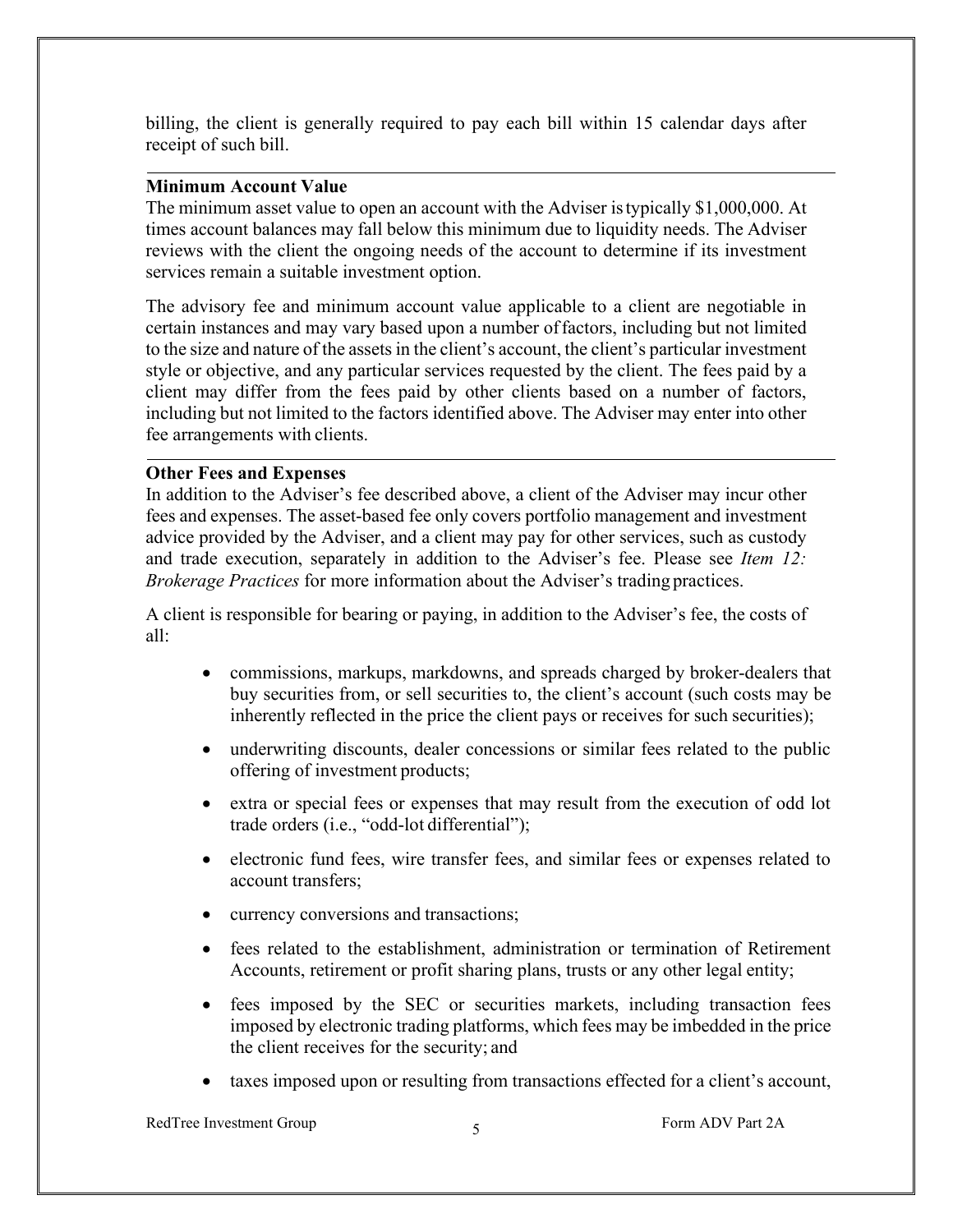such as income, transfer or transaction taxes, or any other costs or fees mandated by law orregulation.

Certain investment products, such as mutual funds, exchange traded funds and other similar investment pools (collectively, "investment funds") have their own internal fees and expenses that are borne either directly or indirectly by their holders, including a client. These fees and expenses may include investment management fee, distribution (12b-1) fees, shareholder servicing fees, transfer agency fees, networking fees, accounting fees, marketing support payments, administration fees, custody fees, expense reimbursements, and transactions for the fund's portfolio ("ongoing operating expenses"). These ongoing operating expenses are separate from, and in addition to, the Adviser's fee. As a result of making investments in these types of products, a client should be aware that the client is paying multiple layers of fees and expenses on the amount of the client's assets so invested – the ongoing operating expenses and the Adviser's fee. A client is also responsible for any redemption fees or similar fees that the fund or its sponsor may impose on the client. A client should review the prospectus or other applicable offering documents for each investment fund in which the client invests for further information. A client may also incur custody fees in certain circumstances. See *Item 15- Custody* for more information.

#### <span id="page-8-0"></span>**Other Compensation Received by the Adviser**

The Adviser and its associates do not receive compensation based upon the sale of securities or other investment products, and the compensation the Adviser pays to its associates remains the same regardless of the type of investment product recommended to clients or purchased for client accounts.

## <span id="page-8-1"></span>**Item 6: Performance-Based Fees and Side-by-Side Management**

#### <span id="page-8-2"></span>**Sharing of Capital Gains**

The Adviser does not advise any client accounts that are subjectto performance-based fee arrangements.

## <span id="page-8-3"></span>**Item 7: Types of Clients**

## <span id="page-8-4"></span>**Description**

The Adviser predominantly offers its services to public entity clients, such as counties, cities, school districts and other state political subdivisions, but may offer its services to other types of clients, such as: individuals, high net worth individuals, banks or thrift institutions, pension and profit-sharing plans, trusts, estates, charitable organizations, corporations, or other business entities.

## <span id="page-8-5"></span>**Account Minimums**

Applicable requirements for opening or maintaining an account with the Adviser, such as minimum account size, are discussed above in *Item 5: Fees and Compensation* – Minimum Account Value.

RedTree Investment Group 6 6 Form ADV Part 2A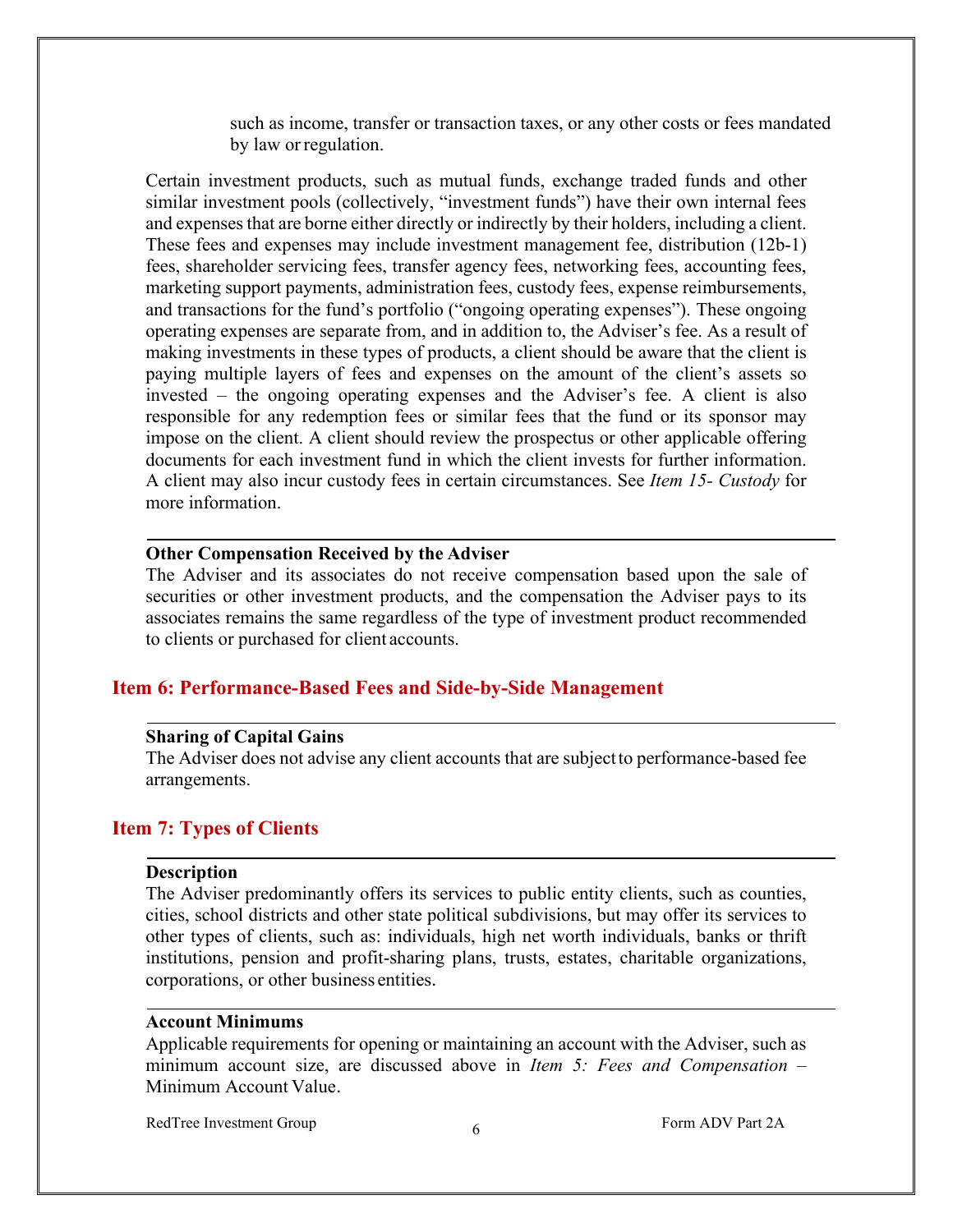# <span id="page-9-0"></span>**Item 8: Methods of Analysis, Investment Strategies, and Risk of Loss**

## <span id="page-9-1"></span>**Methods of Analysis and Investment Strategies**

The Adviser's disciplined, fundamental investment process seeks to satisfy the client's investment objectives of principal preservation, liquidity and objectives of principal preservation, and obtain a market rate of return. The goal of the overall investment strategy will emphasize the importance of reducing liquidity risk and interest rate risk while maintaining a diversified portfolio of allowable investments. An analysis of each client's allowable investments, risk tolerance, and liquidity requirements will determine the maturity and security make-up of each portfolio.

The investment strategies used to implement any investment advice given to clients generally include purchases of long term (i.e., securities held at least a year), short term (i.e., securities sold within a year) and trading securities (i.e., securities sold within 30 days).

The Adviser uses a combination of quantitative and fundamental analysis when selecting securities for a client's account. The Adviser utilizes an investment style that blends several different market analysis techniques including: duration management, yield curve analysis, sector analysis and security selection.

Information used to select portfolio investments include, among other things, regulatory filings and company-issued literature (*e.g.,* annual reports, prospectuses, press releases and other information), analyses by outside investment houses, government and Federal Reserve Bank publication, financial and other newspapers, journals and corporate ratings services (*e.g.,* Moody's, Fitch, Standard and Poor's ("S&P")), electronic data information sources (*e.g.,* Bloomberg, Dow Jones, Reuters) and computer software used in measuring the duration of portfolios.

Using strategies developed through extensive economic, market and credit research, the Adviser strives to produce consistently above-benchmark returns while minimizing risk. Investment portfolios are tailored to fit each client's unique cash flow needs and risk tolerance. Portfolio investments may include any combination of government and government agency debt, municipal obligations, corporate bonds, commercial paper, certificates of deposit, money market mutual fund shares, and mortgage-backed and assetbacked instruments, among others. Generally, and if rated, each portfolio security will be "investment grade," as rated by at least one nationally recognized rating organization, at the time of purchase.

The Adviser may invest client assets in securities of investment companies, such as money market funds, mutual funds, exchange traded funds, other registered investment companies, hedge funds, private investment partnerships and other investment pools that invest in fixed-income securities or track bond-related indices.

## **Risks of Loss**

RedTree Investment Group  $\frac{7}{7}$  Form ADV Part 2A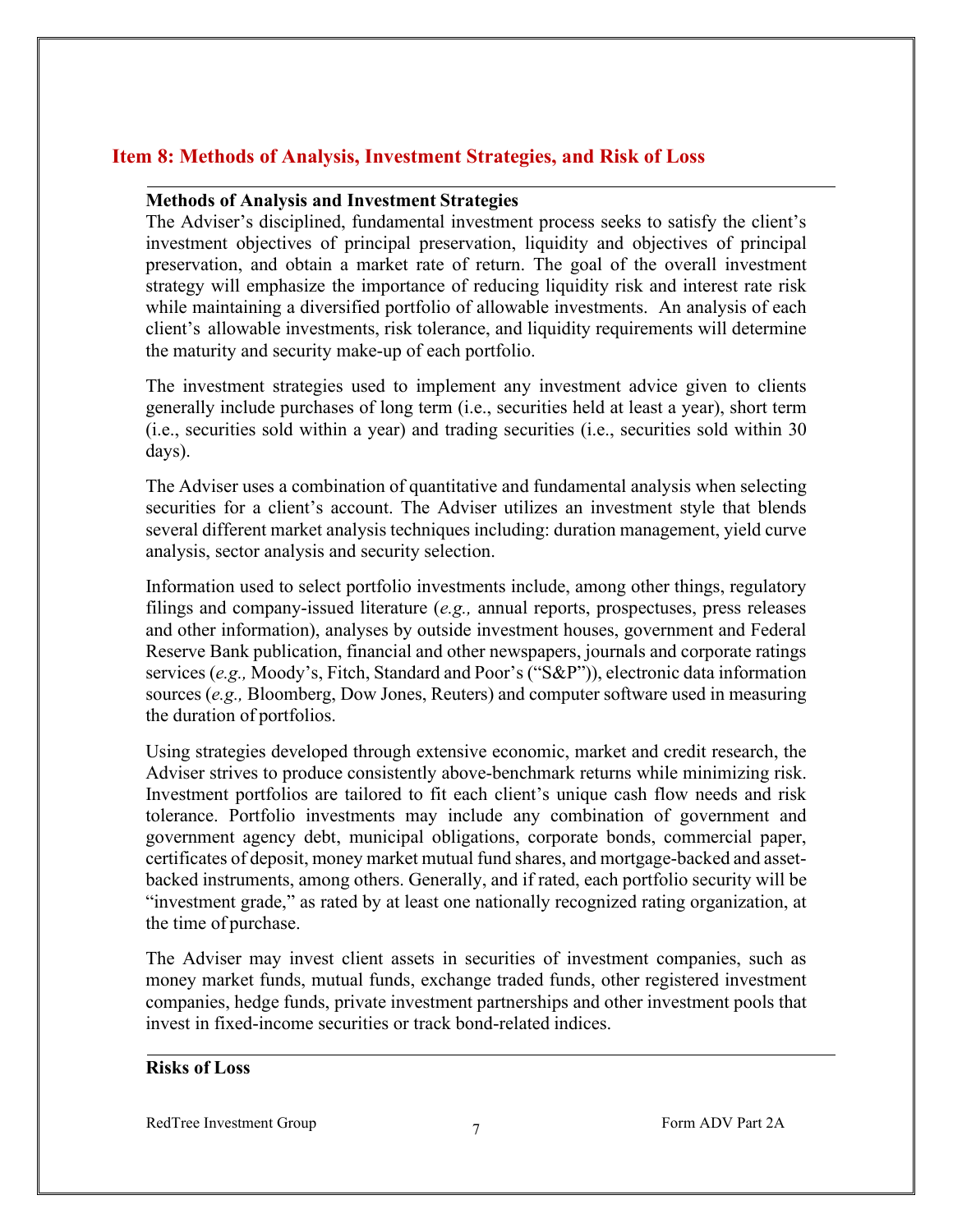Risk is inherent in any investment in securities and the Adviser does not guarantee any level of return on a client's investments. There is no assurance that a client's investment objectives will be achieved. A client may be subject to certain risks, including, but not limited to, the risks described below. The risks discussed vary by investment style or strategy and may or may not apply to a client.

<span id="page-10-0"></span>A client should also review the prospectuses or other disclosure documents for the securities purchased for the client's account, as they will contain important information about the risks associated with investing in such securities.

- Management Risks. Stability of principal is a primary investment objective of most client portfolios managed by the Adviser. At times, the Adviser may purchase investment securities that have the potential for market values to fluctuate. Subsequent market events and conditions may adversely affect the value of client portfolios and could result in client portfolios earning a less than desired return and potential loss of principal if sold prior to stated maturity. The Adviser monitors client portfolios daily and may rebalance client portfolios as a means to mitigate risk.
- Bond Market Risks. To the extent a strategy may involve investing in fixedincome strategies, the strategy is subject to bond market risks. A bond's market value is affected significantly by changes in interest rates – generally, when interest rates rise, the bond's market value declines and when interest rates decline, its market value rises ("interest rate risks"). Generally, the longer a bond's maturity, the greater the interest rate risk and the higher its yield. Conversely, the shorter a bond's maturity, the lower the interest rate risk, and the lower its yield ("maturity risk"). A bond's value may also be affected by changes in its credit quality rating or the issuer's financial condition ("credit quality risk"). Because bond values may fluctuate, a client's portfolio value may fluctuate.
- Credit Quality Risks. Individual issues of fixed-income securities may be subject to the credit risk of the issuer. Therefore, the underlying company may experience unanticipated financial problems and may be unable to meet its payment obligations. Bonds receiving the lowest investment grade rating or a high yield ("junk bond") rating may have speculative characteristics and, compared to a higher grade security, may have a weakened capacity to make principal and interest payments due to changes in economic conditions or other adverse circumstances. Ratings agencies such as Moody*'s,* Fitch, and S&P provide ratings on bonds based on their analyses of information they deem relevant. Ratings are essentially opinions or judgments of the credit quality of an issuer and may prove to be inaccurate. In addition, there may be a delay between events or circumstances adversely affecting the ability of an issuer to pay interest and/or repay principal and an agency's decision to downgrade a security.
- Liquidity Risks. Liquidity risk is the risk that certain securities may be difficult or impossible to sell at the time and price that the Adviser would like to sell. The Adviser may have to lower the price, sell other securities, or forego an

RedTree Investment Group 8 8 RedTree Investment Group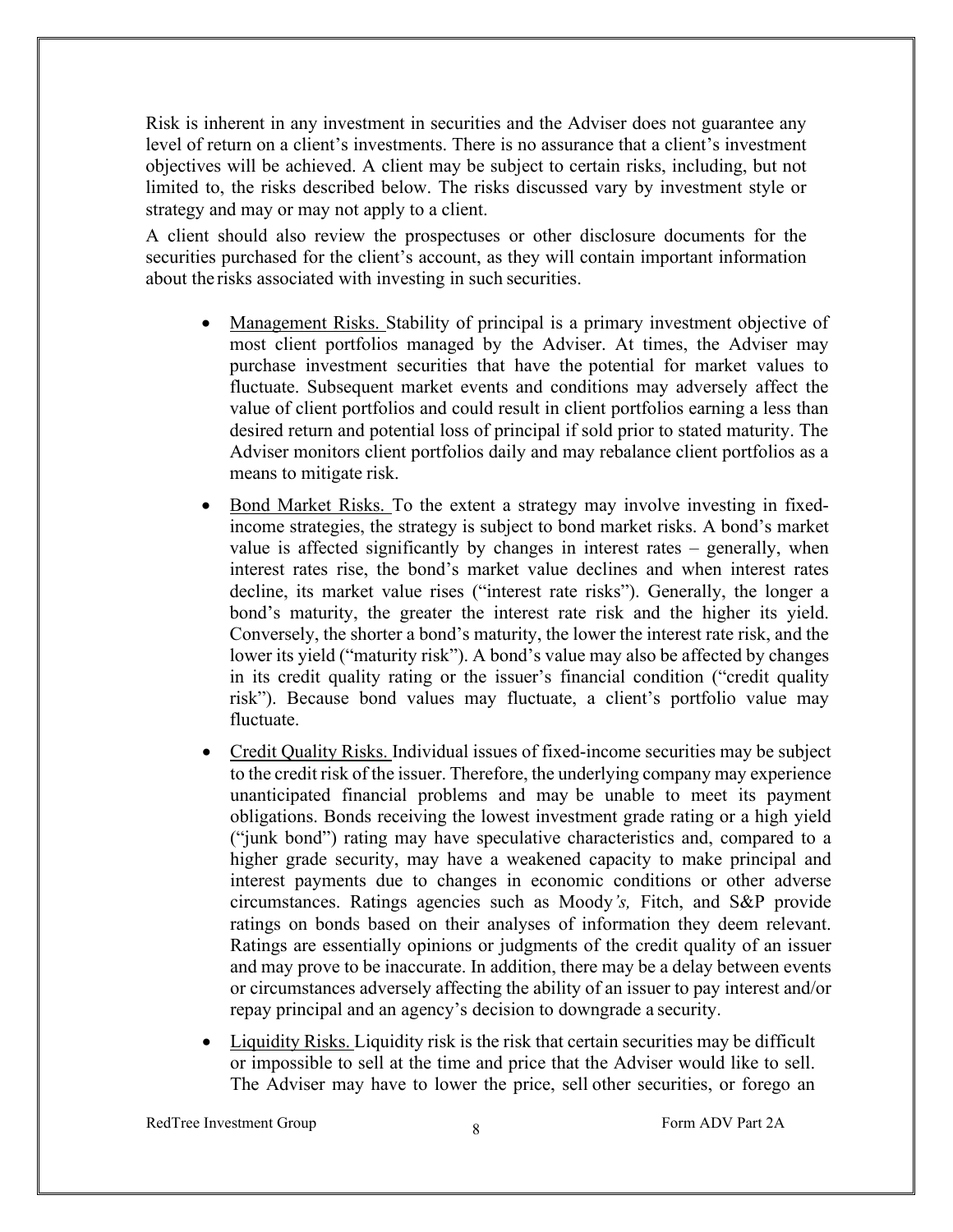investment opportunity, any of which may have a negative effect on the management or performance of client portfolios. The liquidity of a particular security depends on the strength of demand for the security, which is generally related to the willingness of broker-dealers to make a market for the security as well as the interest of other investors to buy the security. During significant economic and market downturns and periods in which financial services firms are unable to commit capital to make a market in, or otherwise buy, certain debt securities, the Adviser may experience challenges in selling such securities at optimal prices.

- Government Obligations Risks. The Adviser may invest client assets in securities issued, sponsored, or guaranteed by the U.S. government, its agencies, and instrumentalities. However, no assurance can be given that the U.S. government will provide financial support to U.S. government-sponsored agencies or instrumentalities where it is not obligated to do so by law.
- Tax Risks. Municipal securities may decrease in value during times when tax rates are falling. Since interest income on municipal obligations is normally not subject to regular federal income taxation, the attractiveness of municipal obligations in relation to other investment alternatives is affected by changes in federal income tax rates applicable to, or the continuing federal tax-exempt status of, such interest income. Any proposed or actual changes in such rates or exempt status, therefore, can significantly affect the liquidity, marketability, and supply and demand for municipal obligations at desirable yield and price levels. Investment in tax-exempt securities poses additional risks. In many cases, the Internal Revenue Service ("IRS") has not ruled on whether the interest received on a tax-exempt obligation is tax-exempt, and accordingly, purchases of these securities are based on the opinion of bond counsel to the issuers at the time of issuance. The Adviser relies on these opinions and will not review the basis for them.
- Municipal Obligations Risks. Clients may have their portfolios invested in municipal obligations issued by entities located in the same state or the interest on which is paid solely from revenues of similar projects. As a result, changes in economic, business or political conditions relating to a particular state or types of projects may have a disproportionate impact on a client's portfolio value.
- Money Market Fund Risks. An investment in a money market fund is not insured or guaranteed by the Federal Deposit Insurance Corporation or any other government agency. Although money market funds typically seek to preserve the value of an investment at \$1.00 per share, there can be no assurance that will occur, and it is possible to lose money should the fund value per share fall. In some circumstances, money market funds may be forced to cease operations when the value of a fund drops below \$1.00 per share. In that event, the fund's holdings may be liquidated and distributed to the fund's shareholders. This liquidation process could take time to complete. During that time, the amounts a client has invested in the money market fund would not be available for purchases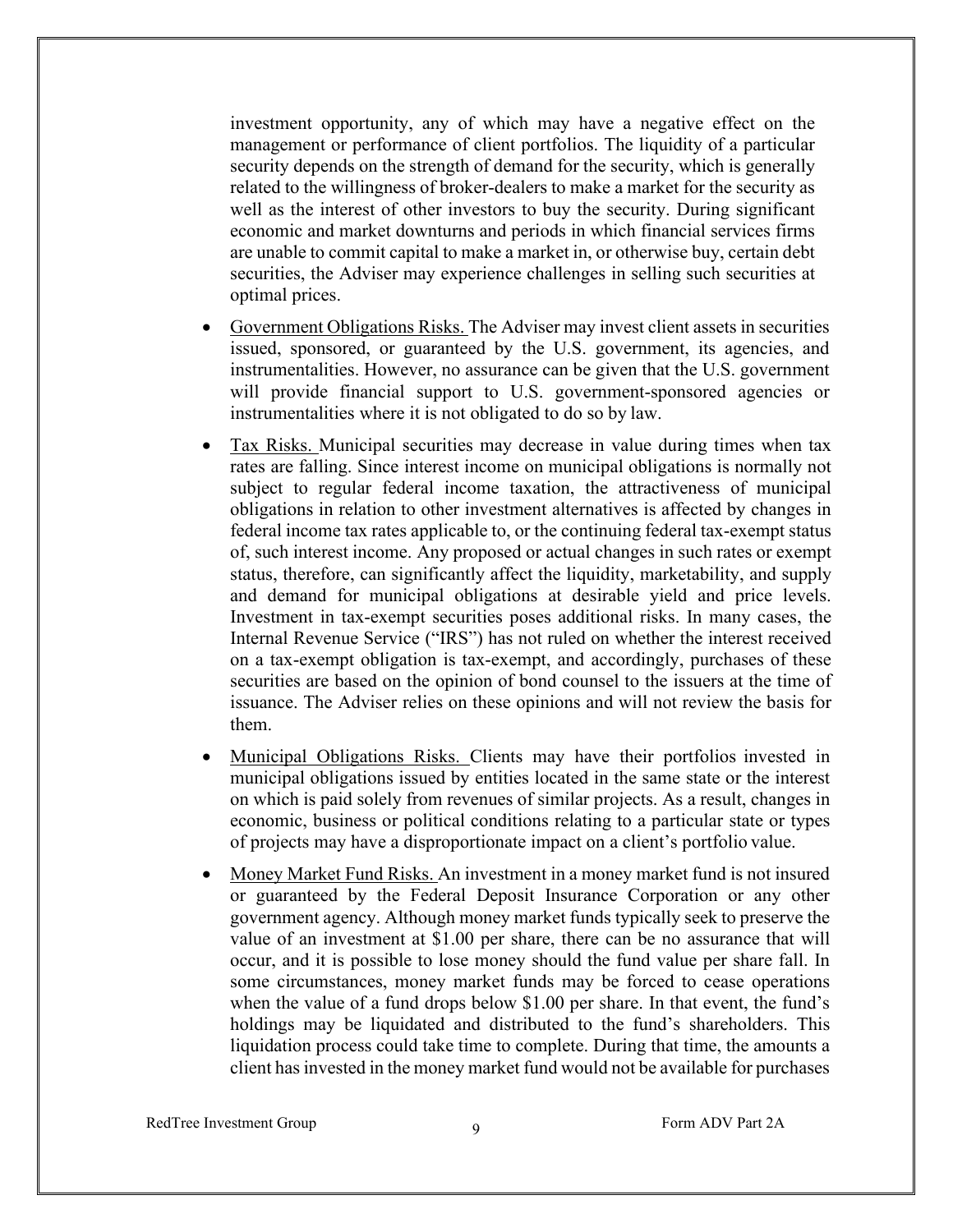or withdrawals.

• Recent Market Events. U.S. and international markets have experienced extreme price volatility, reduced liquidity, credit downgrades, increased likelihood of default, and valuation difficulties in recent years, particularly in the fixed income market. Rising interest rates and the tapering of quantitative easing by the Federal Reserve Board may increase the potential for market volatility. In addition, any uncertainty or controversy regarding the U.S. government's statutory debt ceiling may impact the U.S. long-term sovereign credit rating and may cause market uncertainty. As a result, many of the above risks may be increased. Continuing market problems may have adverse effects on a client's portfolio.

## <span id="page-12-0"></span>**Item 9: Disciplinary Information**

#### <span id="page-12-1"></span>**Legal and Disciplinary**

The Adviser has not been the subject of any legal or disciplinary actions.

## <span id="page-12-2"></span>**Item 10: Other Financial Industry Activities and Affiliations**

## <span id="page-12-3"></span>**Other Financial Industry Activities**

The Adviser is not registered as a securities broker-dealer, futures commission merchant, commodity pool operator, or commodity trading advisor.

#### <span id="page-12-4"></span>**Affiliations**

The Adviser does not have any relationship or arrangement that is material to its operations or to its clients that the Adviser or any of its management persons have with any specified related person.

# <span id="page-12-5"></span>**Item 11: Code of Ethics, Participation or Interest in Client Transactions, and Personal Trading**

## <span id="page-12-6"></span>**Code of Ethics**

The Adviser maintains an investment policy for personal securities transactions at its business and it is part of the Adviser's general Code of Ethics (the "Code"). The Adviser establishes the standard of business conduct for all employees that are based on the fundamental principles of openness, integrity, honesty, and trust. The Adviser also maintains and enforces written policies reasonably designed to prevent the Adviser or any person associated with Adviser from misusing material non-public information to comply with Section 204A of the Investment Advisers Act. Neither the Adviser, nor any related person of the Adviser, will recommend, buy, or sell securities within client accounts which the Adviser or a related person of the Adviser may have a material financial interest.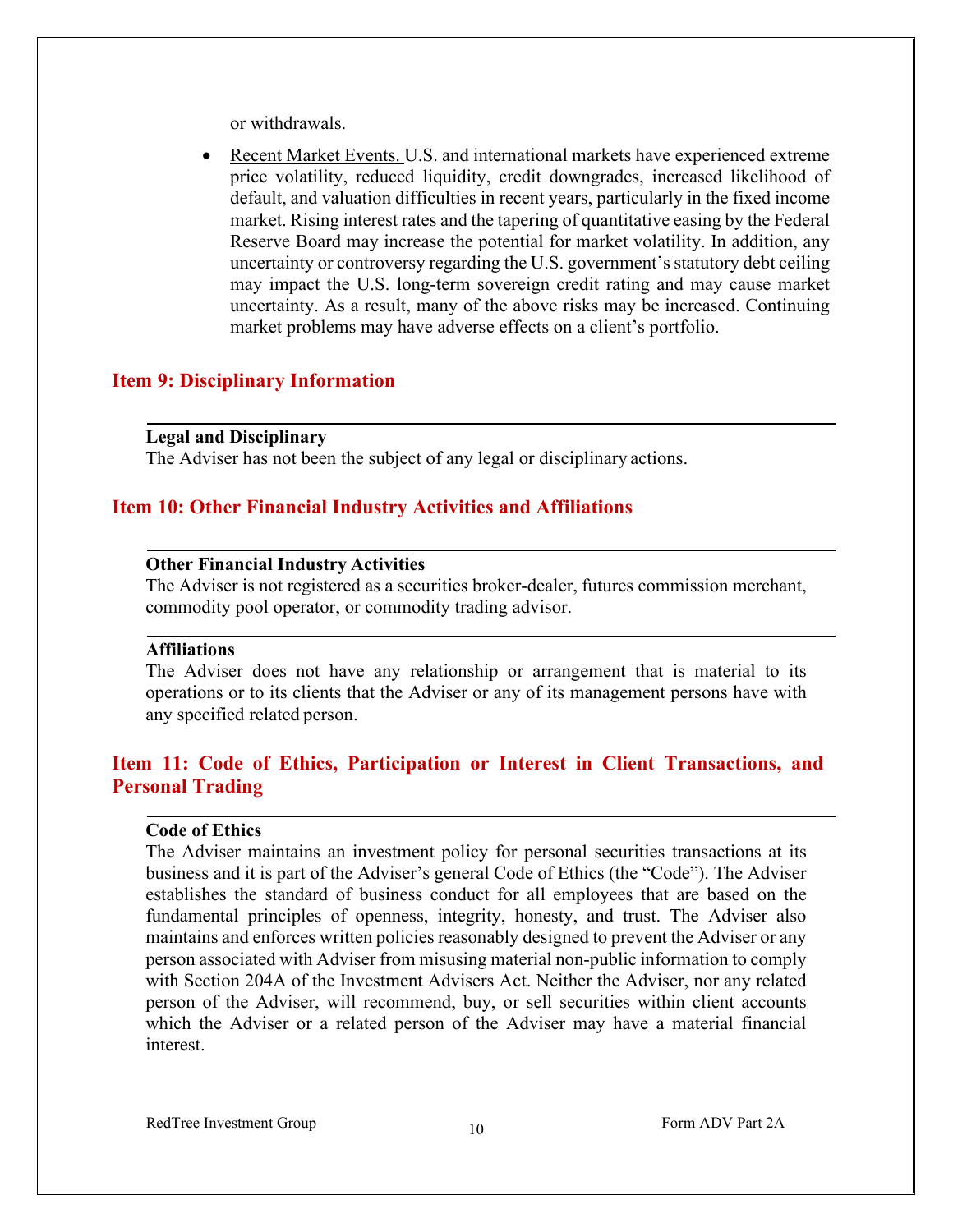A copy of the Adviser's Code is available to any client or potential client upon request.

## <span id="page-13-0"></span>**Participation or Interest in Client Transactions**

The Adviser and/or its representatives may engage in securities transactions for their own accounts, including the same or related securities that are recommended to or owned by clients of the Adviser. These transactions may include trading in securities in a manner that differs from, or is inconsistent with, the advice given to clients of the Adviser, and the transactions may occur at or about the same time that such securities are recommended to or are purchased or sold for client accounts. This creates a potential for a conflict between the interest of the clients and the interests of the Adviser and/or its representatives.

## <span id="page-13-1"></span>**Personal Trading**

To address the potential for conflict of interests, the Adviser has adopted a Code that applies to its representatives who have access to non-public information relating to advisory client accounts ("Access Persons"). The Code prohibits Access Persons from using knowledge about advisory client account transactions to profit personally, directly or indirectly, by trading in his/her personal accounts Unless an enumerated exception exists, the Code prohibits Access Persons who have discretionary authority over client accounts from executing a security transaction for their personal accounts during a blackout period that can extend from one to seven days before or after the date that a client transaction in that same security is executed.

# <span id="page-13-2"></span>**Item 12: Brokerage Practices**

## <span id="page-13-3"></span>**Broker-Dealer Selection**

The Adviser selects broker-dealers to execute trade order for a client's account, unless the client has provided instructions to the Adviser to the contrary. As an investment adviser, the Adviser has an obligation to seek "best execution" of client trade orders. "Best execution" means that the Adviser must place client trade orders with those brokerdealers that the Adviser believes are capable of providing the best qualitative execution of client trade orders under the circumstances, taking into account the full range and quality of the services offered by the broker-dealer. When selecting a broker or dealer, the Adviser may consider the following factors: (i) client preferences, (ii) execution capability and past execution performance, (iii) access to markets, (iv) commission rates, (v) financial standing of executing firm and counterparty risk, (vi) timeliness in rendering services, (vii) availability, cost and quality of custodial services, and (vii) continuity and quality of the overall provision of services.

The Adviser may also purchase or sell debt securities through electronic trading platforms. These electronic trading platforms typically provide access to bids and offers from a greater number of dealers on a timely basis; however, these they may impose an execution or transaction fee imbedded in the price paid or received for the security (i.e., a markup or markdown).

RedTree Investment Group 11 Form ADV Part 2A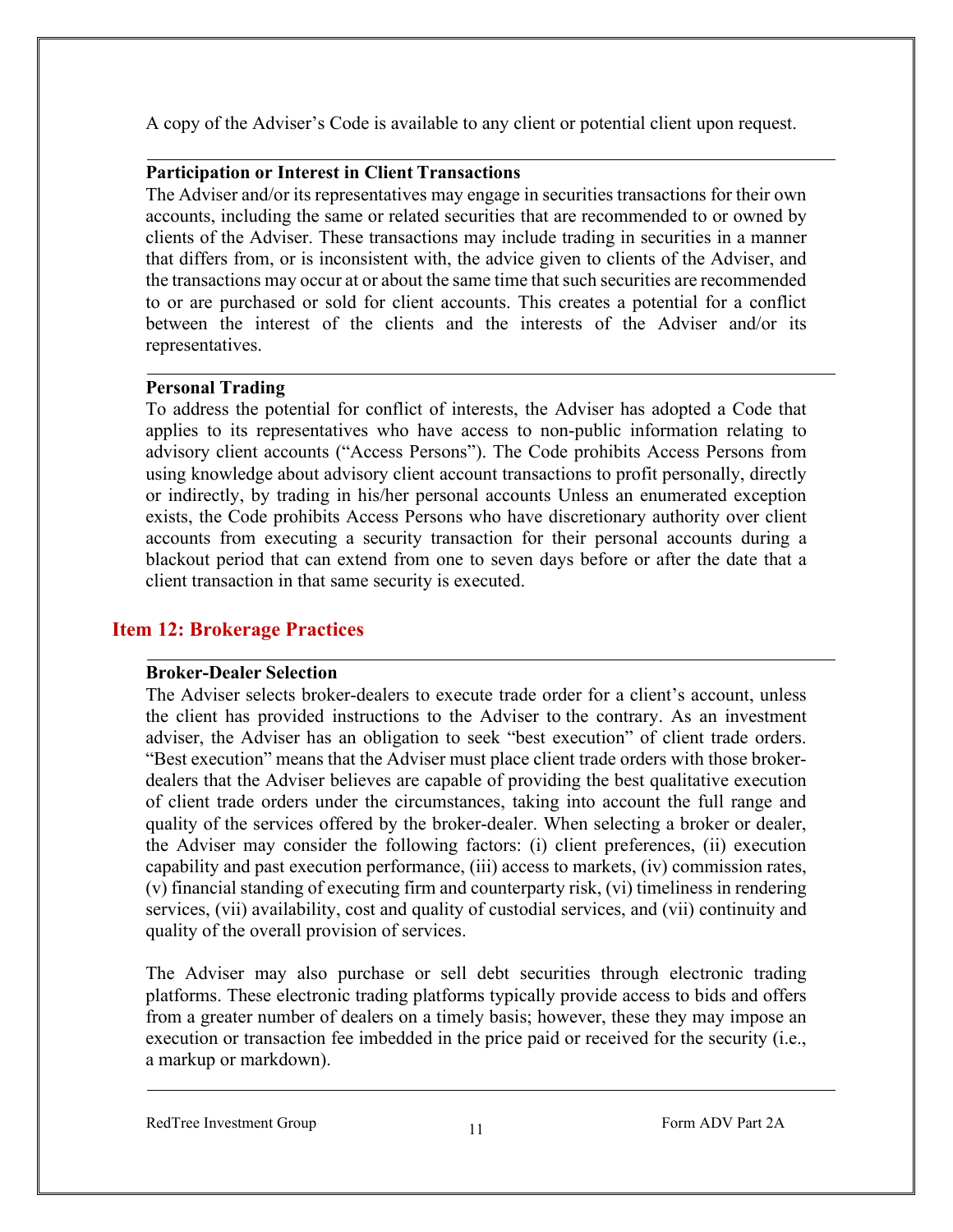## **Research and Other Soft Dollar Benefits**

The Adviser does not receive research in addition to execution services from a brokerdealer in connection with its clients' securities transactions. These research benefits are commonly referred to as "soft dollar benefits." The Adviser may from time to time receive generic market commentaries or market research from broker-dealer firms. However, the receipt of those materials is not tied to the execution of client transactions.

<span id="page-14-0"></span>The Adviser seeks to select broker-dealers based upon the broker's or dealer's ability to provide best execution, and the Adviser will not cause clients to pay commissions (or markups or markdowns) higher than those charged by other broker-dealers for the purpose of obtaining soft dollar benefits. Furthermore, the Adviser does not select brokerdealers to execute transactions for client accounts based upon client referrals received from broker-dealers.

### **Order Aggregation, Allocation and Rotation Practices**

In order to seek best execution for clients, the Adviser may aggregate contemporaneous buy and sell orders for the accounts over which it has discretionary authority. This practice of bunching trades may enable the Adviser to obtain more favorable execution, including better pricing and enhanced investment opportunities, than would otherwise be available if orders were not aggregated. Bunching transactions may also assist the Adviser in potentially avoiding an adverse effect on the price of a security that could result from simultaneously placing a number of separate, successive or competing, client orders.

It is within the Adviser's sole discretion to bunch transactions and its decision is subject to its duty to seek best execution. The Adviser will aggregate a client's trade orders only when the Adviser deems it to be appropriate and in the best interests of the client and permitted by regulatory requirements.

All advisory clients participating in a bunched transaction will receive the same execution price for the security bought or sold. Average prices may be used when allocating purchases and sales to a client's accounts because such securities may be purchased and sold at different prices in a series of bunched transactions. As a result, the average price received by a client may be higher or lower than the price the client may have received had the transaction been effected for the client independently from the bunched transaction. In addition, a client's transaction costs may vary depending upon, among other things, the type of security bought or sold, and the commission or markup or markdown charged by the executing broker-dealer.

The amount of securities available in the marketplace, at a particular price at a particular time, may not satisfy the needs of all clients participating in a bunched transaction and may be insufficient to provide full allocation across all client accounts. To address this possibility, the Adviser has adopted trade allocation policies and procedures that are designed to make securities allocations to discretionary client accounts in a manner such that all such clients receive fair and equitable treatment.

If a bunched transaction cannot be executed in full at the same price or time, the securities

RedTree Investment Group 12 Form ADV Part 2A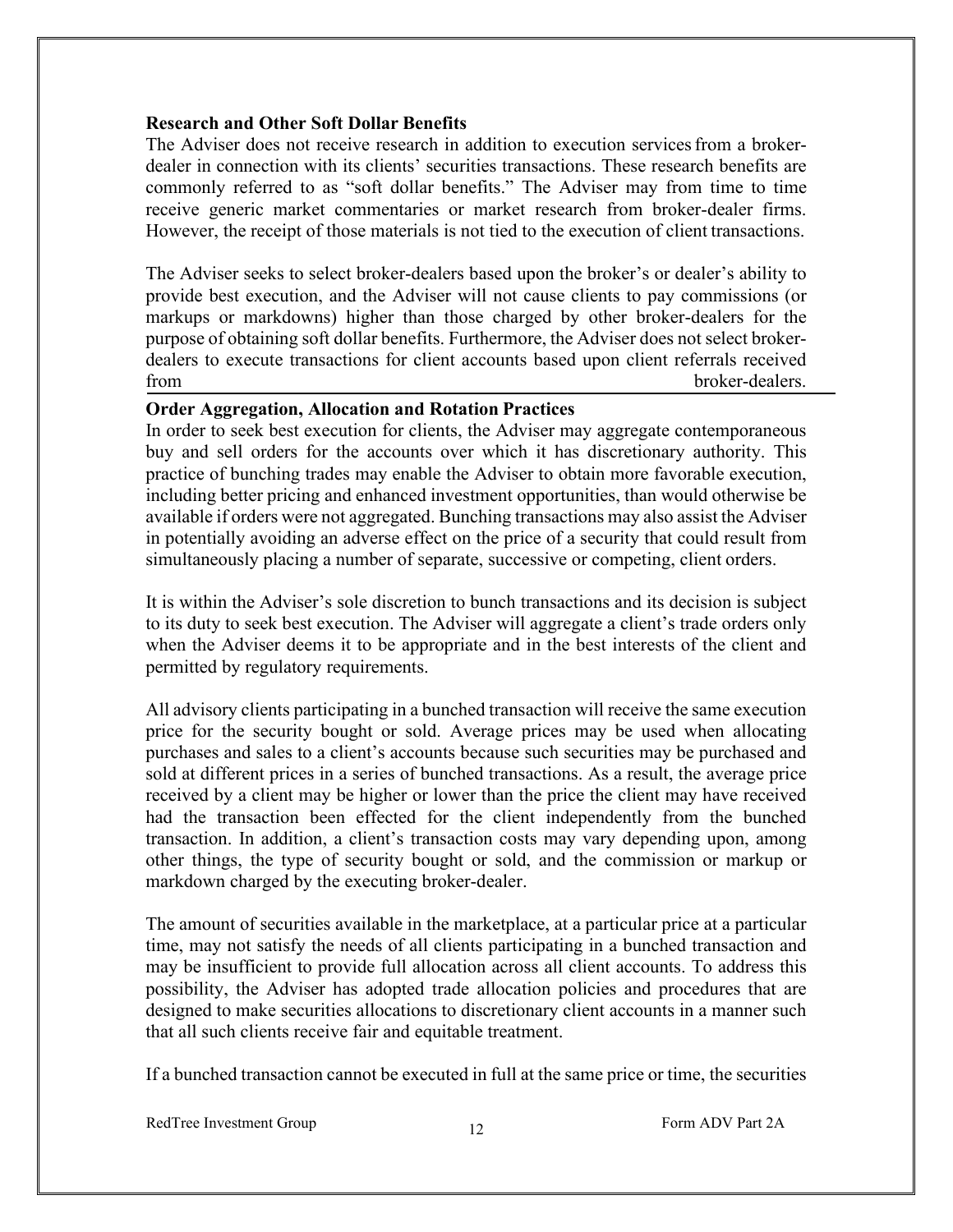actually purchased or sold by the close of each business day will generally be allocated pro rata among the clients participating in the bunched transaction. Adjustments to this pro rata allocation may be made, at the discretion of the Adviser, to take into consideration account specific investment restrictions, undesirable position size, account portfolio weightings, client tax status, client cash positions and client preferences. Adjustments may also be made to avoid a nominal allocation to client accounts.

When the Adviser is not able to aggregate trades, the Adviser generally uses a trade rotation process that is designed to be fair and equitable to its clients.

#### **Directed Brokerage**

The Adviser will comply with any guidelines and/or limitations reasonably requested by a client relating to brokerage for the client's account that are contained in the client's investment management agreement. When possible, the Adviser will also observe any non-binding statement of client preferences with respect to brokerage direction.

If a client directs the Adviser to use a particular broker-dealer for execution of the client's trade orders (a "directed brokerage arrangement"), and the Adviser agrees to the arrangement, a client should understand that the Adviser may be unable to achieve best execution for the client's transactions. Any costs related to the directed brokerage arrangement are not included in the Adviser's fee, and the client is solely responsible for monitoring, evaluating and reviewing the arrangement with the directed broker-dealer and paying any commissions or markups or markdowns or other costs imposed by the directed broker-dealer. Additionally, the Adviser generally will not aggregate the client's directed brokerage trade orders with orders for other clients of the Adviser or include such orders in its trade rotation process.

If the Adviser aggregates a client's directed brokerage trade orders with trade orders for other clients of the Adviser, the Adviser may employ the use of "step-outs" to satisfy the client's directed brokerage arrangement. A "step- out" occurs when an executing broker executes the trade and then "steps out" the trade to a clearing broker (which would be the directed broker-dealer in a directed brokerage arrangement) that confirms and settles the trade. In such a case, a client will bear the costs of any commissions, markups, or markdowns imposed by the executing broker-dealer in addition to the costs of any commissions, markups, or markdowns imposed by the directed broker-dealer.

If a client directs the Adviser to use a particular broker-dealer, and if the particular brokerdealer referred the client to the Adviser or if the particular broker-deal refers other clients to the Adviser in the future, the Adviser may benefit from the client's directed brokerage arrangement. Because of these potential benefits, the Adviser may have an economic interest in having the client continue the directed brokerage arrangement. The benefits that the Adviser receives may conflict with the client's interest in having the Adviser recommend that the client utilize another broker-dealer to execute some or all transactions for the client's account. Before directing the Adviser to use a particular broker-dealer, a client should carefully consider the possible costs or disadvantages of directed brokerage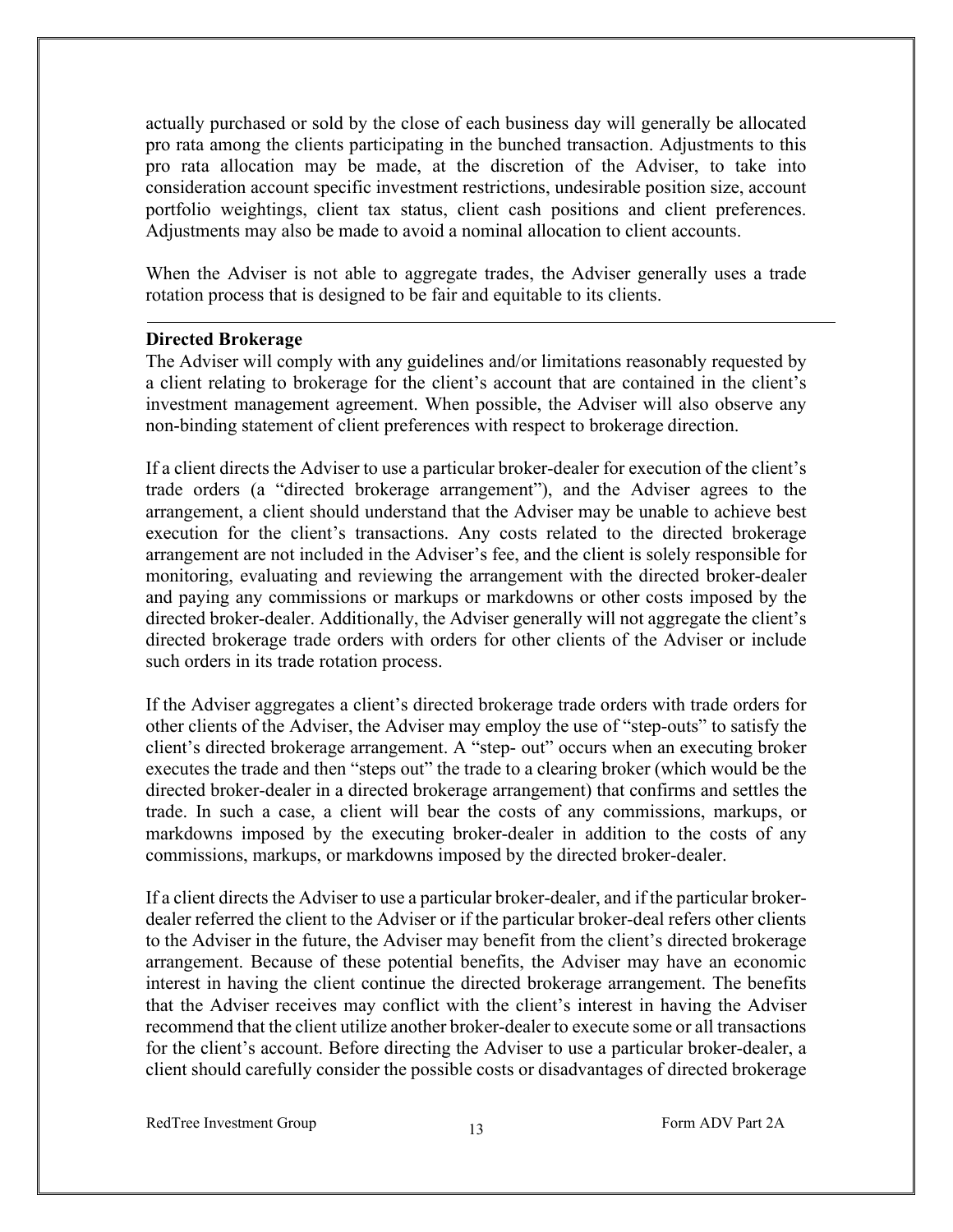#### arrangements.

#### **Trading Error Policy**

If there is a trade error for which the Adviser is responsible, trades will be adjusted or reversed as needed in order to put the client's account in the position that it would have been in as if the error had not occurred. Errors caused by the Adviser will be corrected at no cost to client's account, with the client's account not recognizing any loss from error. The client's account will be fully compensated for any losses incurred as a result of any such error. If the trade error results in a gain, the gain may be retained by the Adviser.

## **Item 13: Review of Accounts**

#### **Periodic Reviews**

The Adviser's portfolio management team generally performs daily reviews on transactions in each client account. The portfolio management team generally reviews reports documenting each account's performance compared to the performance of a relevant benchmark index at least monthly.

### **Review Triggers**

In addition to periodic reviews, the Adviser *may* conduct account reviews when a triggering event, like a change in client investment objectives, financial situation, market correction, or client request occurs.

#### **Regular Reports and Electronic Delivery**

The Adviser generally provides written investment summary reports to clients on a monthly basis. These monthly investment summary reports contain the client account's holdings, yield, cash flow, gains and losses, and monthly interest earnings. The Adviser may provide additional information in the investment summary report to meet the specific reporting needs of a client as the client and the Adviser may agree.

All client correspondence, as well as all books and records of the Adviser, will be delivered and stored as electronic images and the originals of the electronically stored documents shall be destroyed. Thereafter, all electronic documents shall be deemed to serve as an original copy.

## **Item 14: Client Referrals and Other Compensation**

#### <span id="page-16-0"></span>**Other Compensation**

The Adviser and its representatives may receive certain economic benefits in connection with providing advisory services to clients, as discussed above.

#### <span id="page-16-1"></span>**Client Referrals**

The Adviser does provide compensation to individuals who refer clients in some instances. When applicable, the compensation paid is a percentage of the client's fee payments or the value of the client's account. The amount of compensation will vary, with the specific level determined based upon consideration of various factors. The

RedTree Investment Group 14 Form ADV Part 2A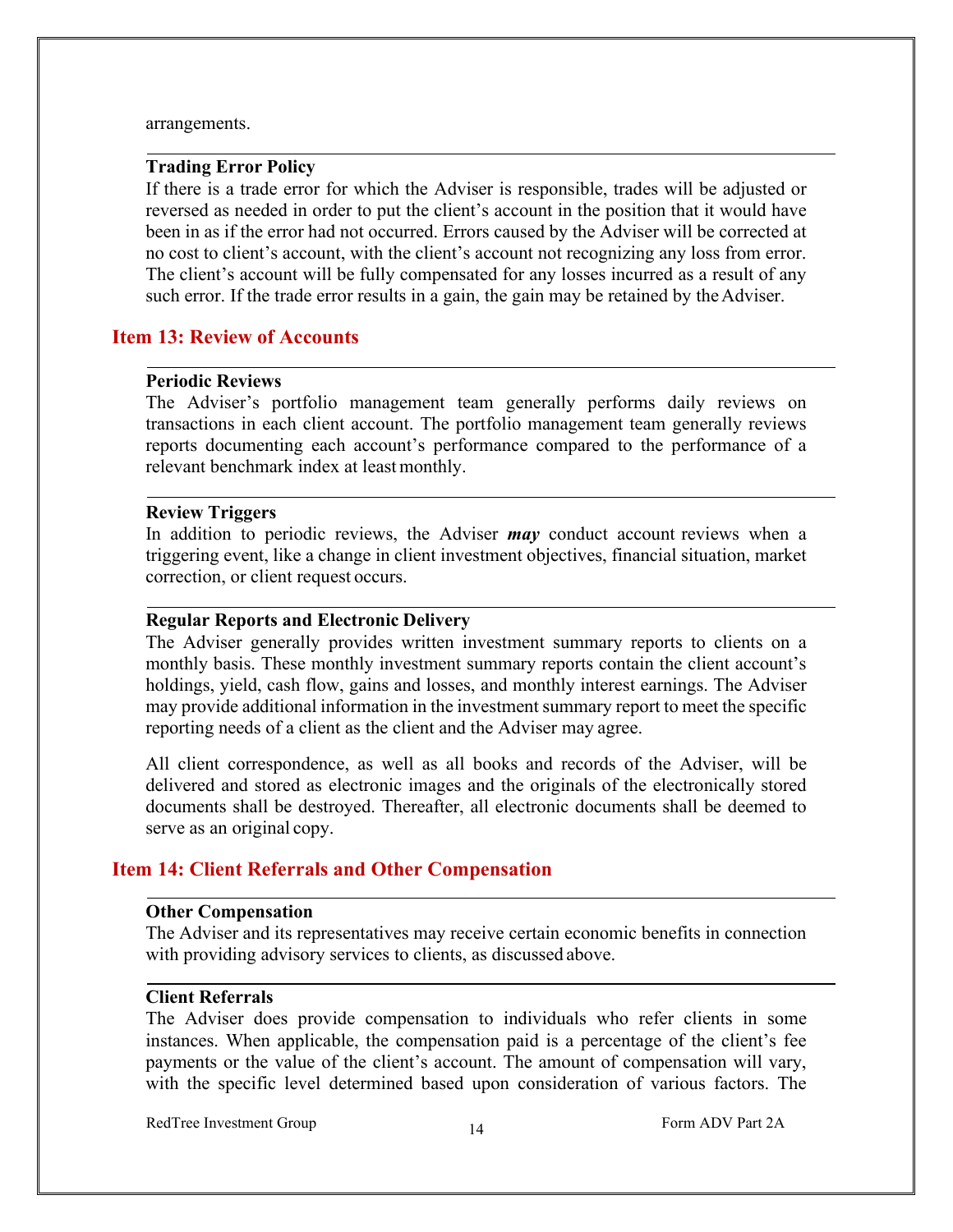Adviser may pay these fees to unaffiliated solicitors that have entered into a written agreement with the Adviser.

### <span id="page-17-0"></span>**Item 15: Custody**

#### **Custody**

Each client is responsible for appointing the client's custodian, which will have possession of the assets of the client's account and settle transactions for the account. Clients must choose a service provider unaffiliated with the Adviser to serve as custodian.

From time to time, the Adviser may recommend a particular firm to a client to serve as the client's custodian. If the client chooses a recommended custodian, the Adviser will, if instructed by the client and the Adviser agrees, pay the custodial fee of the client until the agreement between the Adviser and client is terminated or as otherwise determined by the Adviser. If the client does not choose a recommended custodian, the Adviser will not pay the client's custodian fee and it will be the obligation of the client to pay such custodian fee.

A client who uses a third-party custodian authorizes the Adviser to give instructions to the client's custodian for all actions necessary or incidental to the purchase, sale, exchange, and delivery of securities held in the client's account. Also, the client will receive account statements directly from their selected custodian. Clients should carefully review those account statements and compare them with any account statements provided by the Adviser.

## **Item 16: Investment Discretion**

#### **Discretionary Authority for Trading**

Clients can determine to engage the Adviser to provide investment advisory services on a discretionary basis. Prior to the Adviser assuming discretionary authority over a client's account, the client is required to execute an investment management agreement with the Adviser, naming the Adviser as client's attorney and agent in fact, granting the Adviser full authority to buy, sell, or otherwise effect investment transactions involving the assets in the client's name found in the discretionary account.

The Adviser generally accepts reasonable limitations to its discretionary authority with respect to brokerage direction and securities selection, including the designation of particular securities or types of securities that should not be purchased for the client's account, but the client may not require that particular funds or securities (or types) be purchased for the client's account. Any such limitations agreed to by a client and the Adviser are generally included as an addendum to the client's investment management agreement or in a separate letter of understanding. When possible, the Adviser will also attempt to observe any non-binding statement of client preferences with respect to factors such as brokerage direction, holding periods, and securities selection.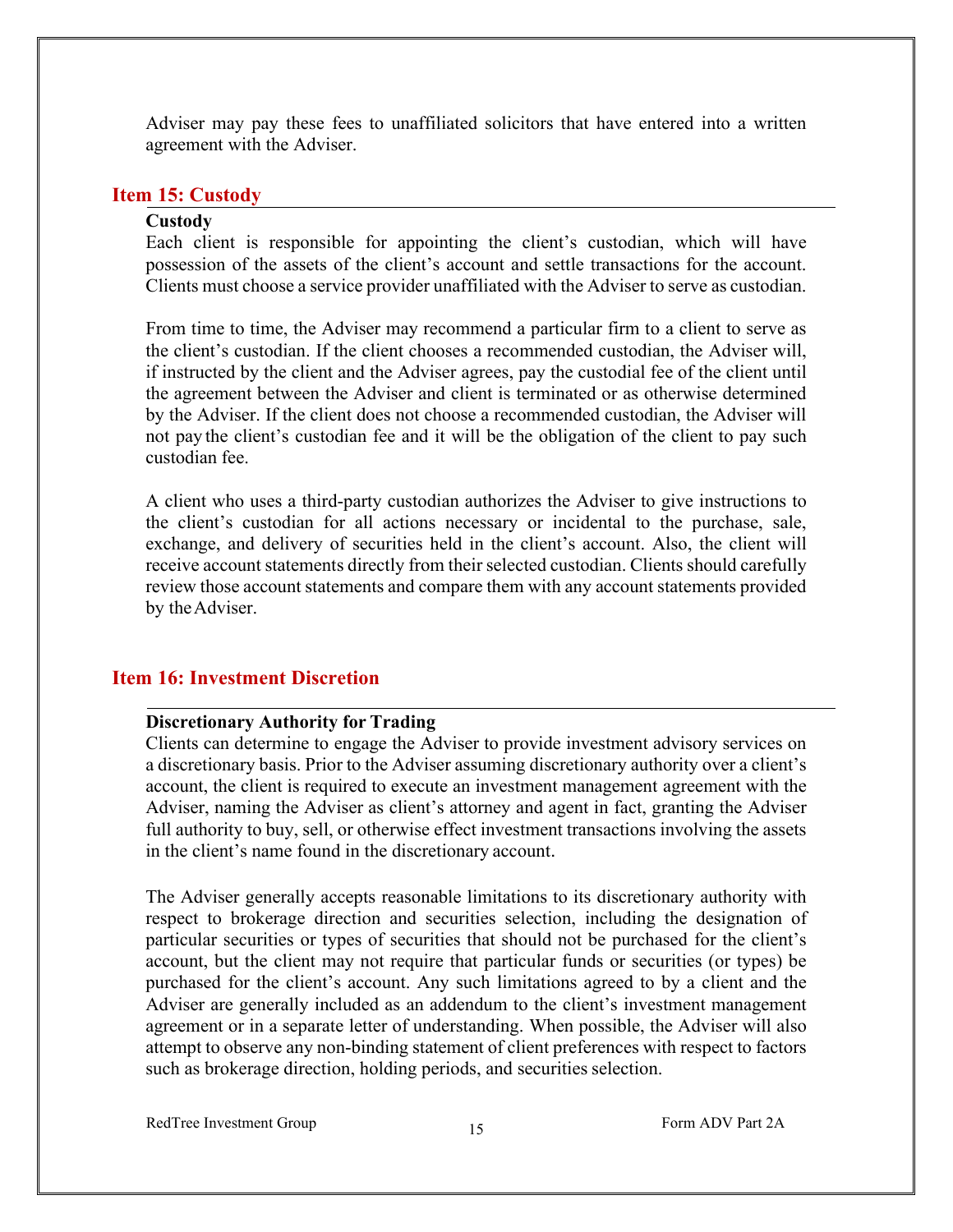#### **Non-Discretionary Authority for Trading**

Clients may also select the Adviser's non-discretionary service module. Clients retain final say in investment selection and decision making. The Adviser works closely with the client to tailor investment strategy to the client's goals and needs and consults with the client prior to making trades or other changes to the investment portfolio. The Adviser proactively provides the client with investment ideas and a view on current market situations, but no transactions are carried out without prior client approval. The Adviser's non-discretionary services also include, amongst other things, (i) careful monitoring of the client's portfolio to ensure that it remains within investment guidelines; (ii) regular performance updates; and (iii) access to seasoned investment professionals prior to making final investment decisions.

#### **Investment Consulting**

The Adviser also assists clients with the selection and monitoring of retirement plan assets, offering a well-designed and well-documented process. The Adviser seeks to design an overall investment menu utilizing a risk-budgeting process that addresses the different expectations of return found in varying asset classes. The Adviser seeks strong managers that complement each other, creating overall value to the client and plan participants.

## **Item 17: Voting Client Securities**

#### **Proxy Votes**

The Adviser does not typically recommend or select for client accounts securities that have voting rights. However, by signing an investment management agreement, the client authorizes and delegates the right to the Adviser to vote proxies with respect to the securities held in its account.

The Adviser has adopted written policies and procedures that are reasonably designed to ensure that it votes client securities in the best interests of the client. Those procedures address material conflicts of interest that may arise between the Adviser's interests and those of its clients. Clients may obtain information on how the Adviser actually votes proxies with respect to the securities held in their accounts by contacting the Adviser at 888.596.2293. Additionally, the Adviser will furnish a copy of its proxy voting policies and procedures to clients upon their request.

In situations in which a client has delegated to the Adviser voting authority with respect to securities in the client's account, the Adviser will monitor corporate events and vote proxies in a manner that the Adviser believes is consistent with the client's best interests.

## **Item 18: Financial Information**

## **Financial Information**

RedTree Investment Group 16 and 16 Form ADV Part 2A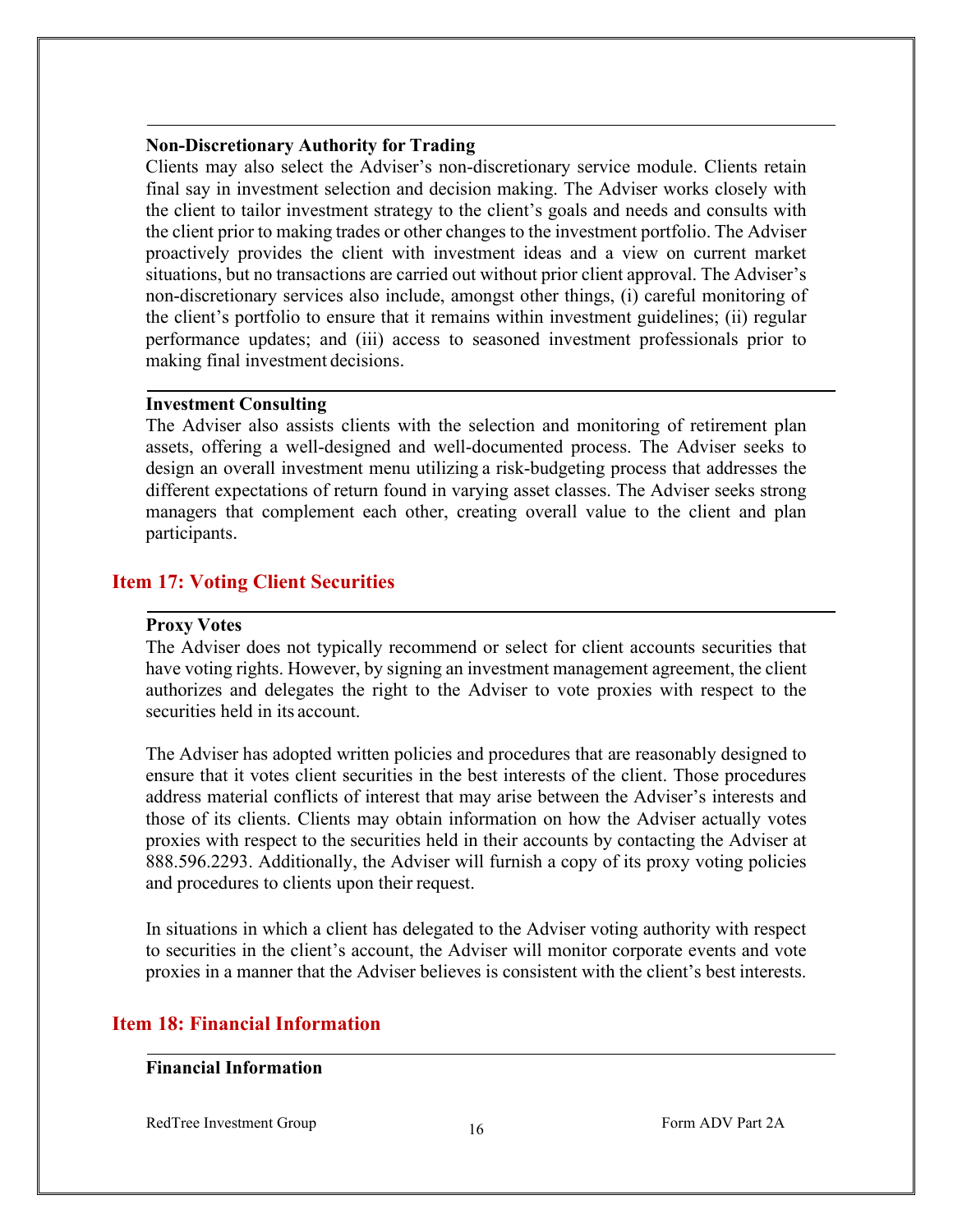The Adviser does not require or solicit prepayment of more than \$1,200 in fees per client six months or more in advance and, thus, has not included a balance sheet dated not more than 90 days prior to the date of this brochure. The Adviser is not aware of any financial condition that is reasonably likely to impair its ability to meet its contractual commitments to clients, nor has it been the subject of a bankruptcy petition at any time during the past ten years.